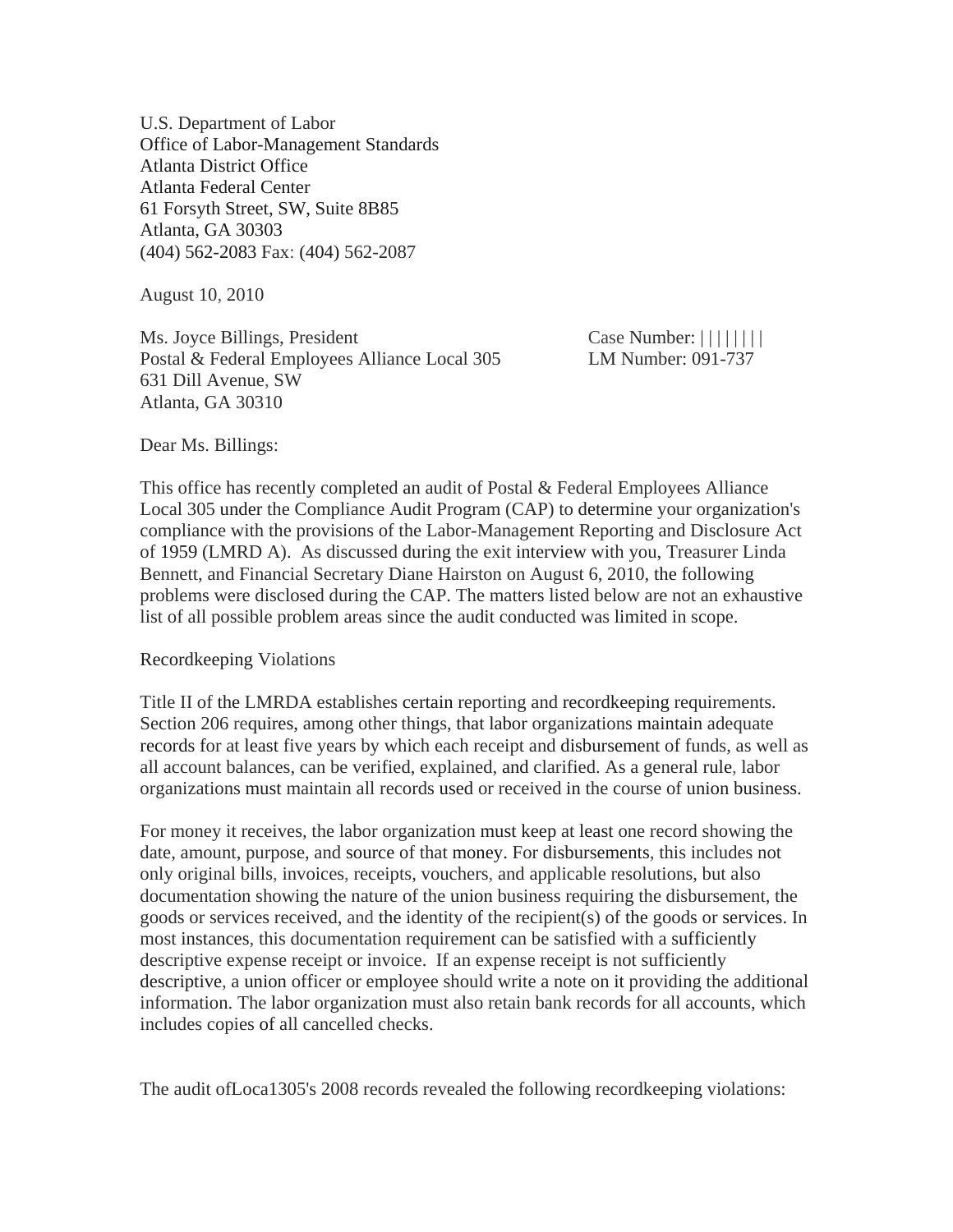# 1. Failure to Record Receipts

Local 305 did not regularly record in its receipts journal all of its rental income. For example, OLMS found that the union did maintain a log of the people and/or entities that rented building space from the union over the course of 2008. The audit revealed that the union only recorded receipts from rental income in the months of March, April, October, and November 2008. It failed to issue receipts to leasers for cash payments of rent owed. Multiple officers accepted rent money without issuing a receipt.

The officers were informed that all union receipts records must include an adequate identification of all money the union receives. The records should show the date of receipt, amount received, and the source of the money. Local 305 has agreed to keep a log of all receipts and will record the date, the amount, and the source of the receipt. The union has indicated that it no longer accepts rent payments in the form of cash.

# 2. Failure to Maintain Records

Local 305 was unable to provide OLMS with any leasing agreements and/or contracts it had with both long and short term renters of its building space. President Billings agreed to obtain new leasing agreements from all of its current renters, and will get leasing agreements from all future renters whether they are short term or long term leases.

The union was unable to provide OLMS with its copy of the mortgage documents from APWU Credit Union when it took out a loan in or around 2003 on its building. The union agreed to get copies of the mortgage documents from the APWU Credit Union and to maintain them with the other union records.

The union failed to record its bank deposits into its records. While it did maintain most of its copies of the deposit slips from APWU for fiscal year 2008, OLMS found that two (2) deposit slips were missing for bank deposits made on July 24, 2008 and August 7, 2008. Treasurer Bennett union agreed to record all bank deposits into the union's checking account register.

Local 305 failed to maintain some invoices from disbursements made for utilities, repairs on the building, the purchase of computer equipment, hotel receipts, and purchases for printing costs. The union agreed to be more diligent in the future in maintaining invoices. Secretary Hairston suggested a new procedure for insuring proper maintenance of its disbursement records. Hairston will staple each invoice to the corresponding disbursement voucher.

## 3. Other Violations

Local 305 failed to create and maintain an inventory list to include all of the union's fixed assets. President Billings agreed to create an inventory list of all the union's computer equipment, electronics, office furniture, and any other items that fall into this category.